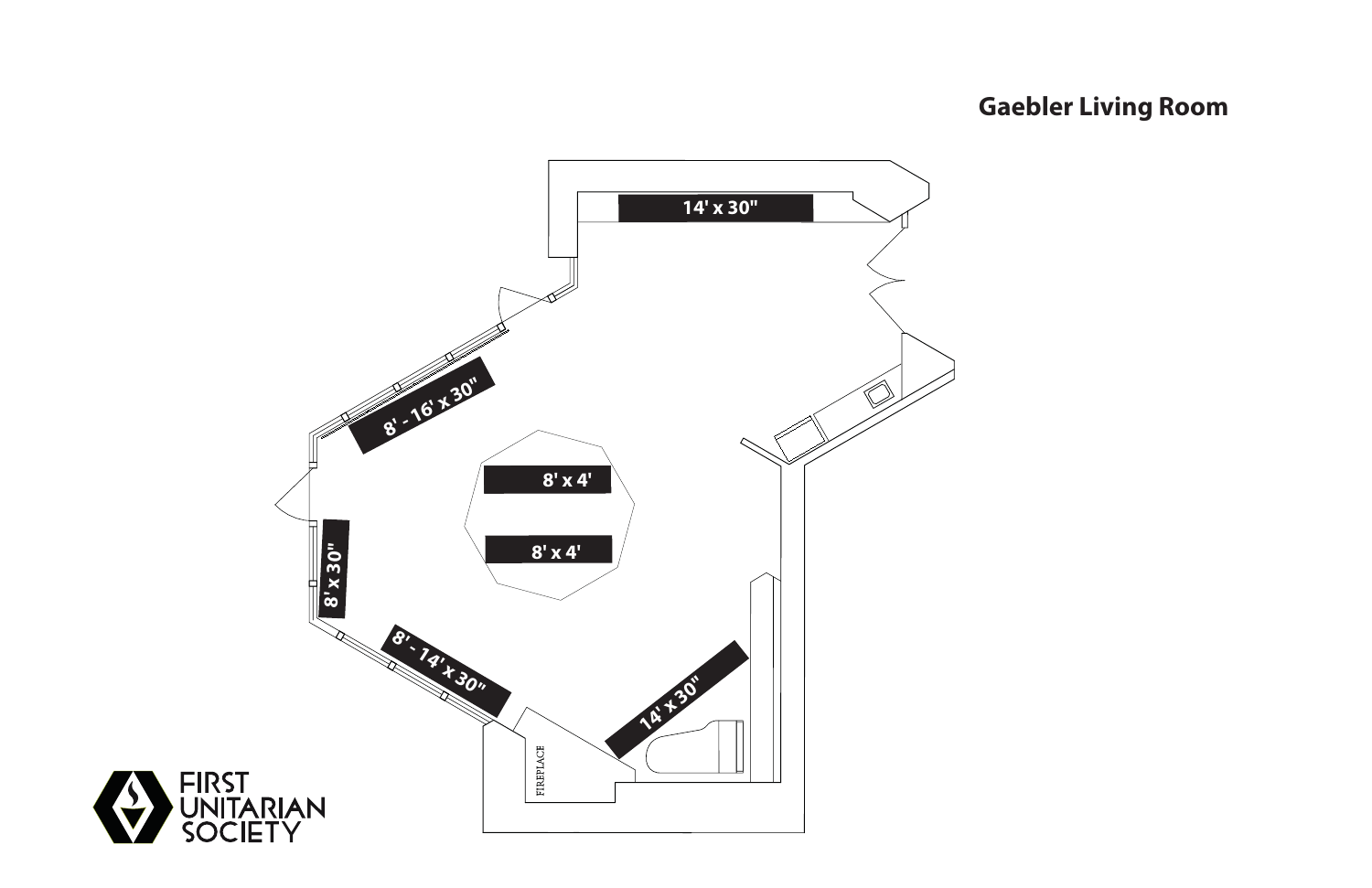## **Loggia**



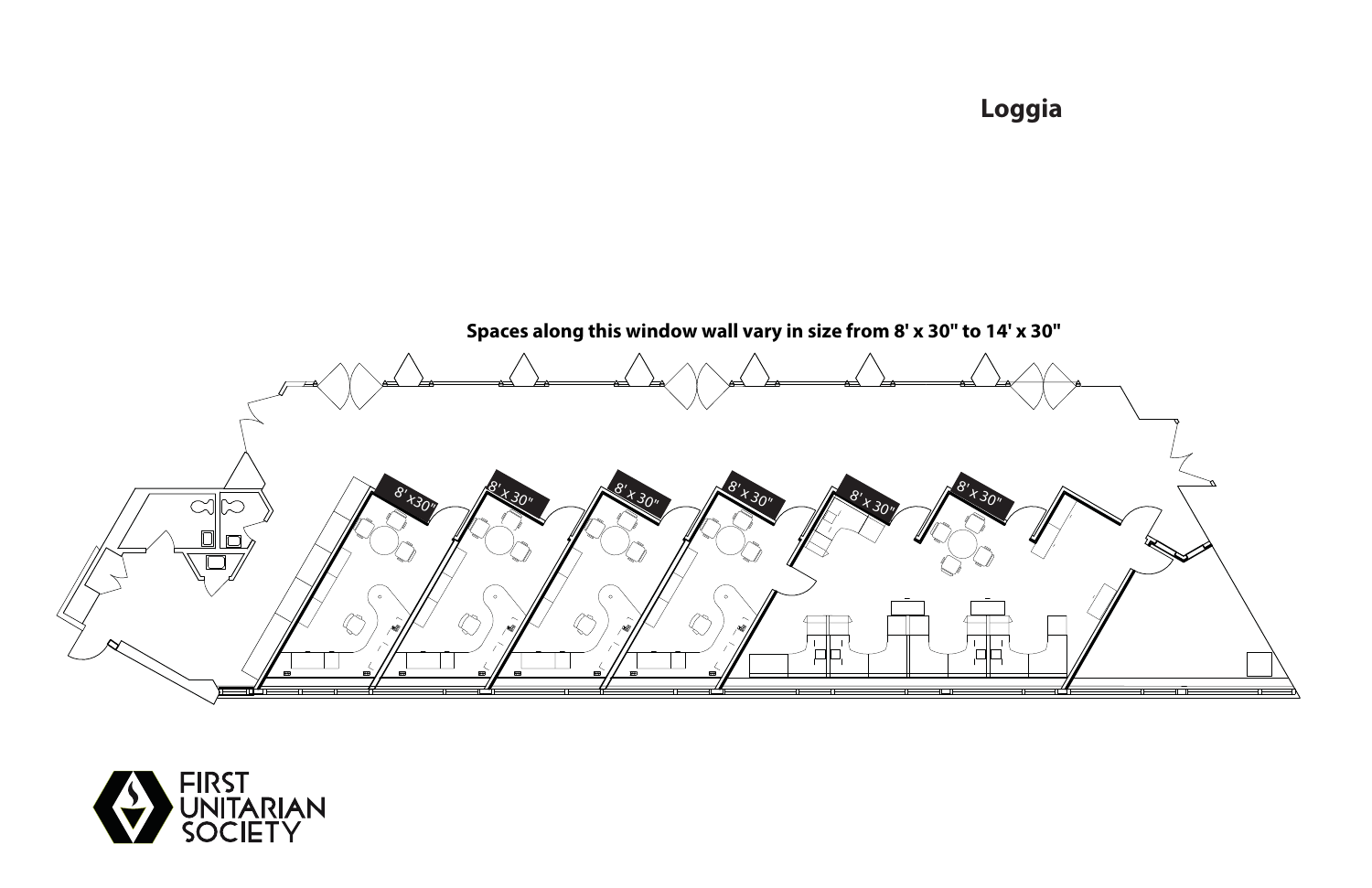